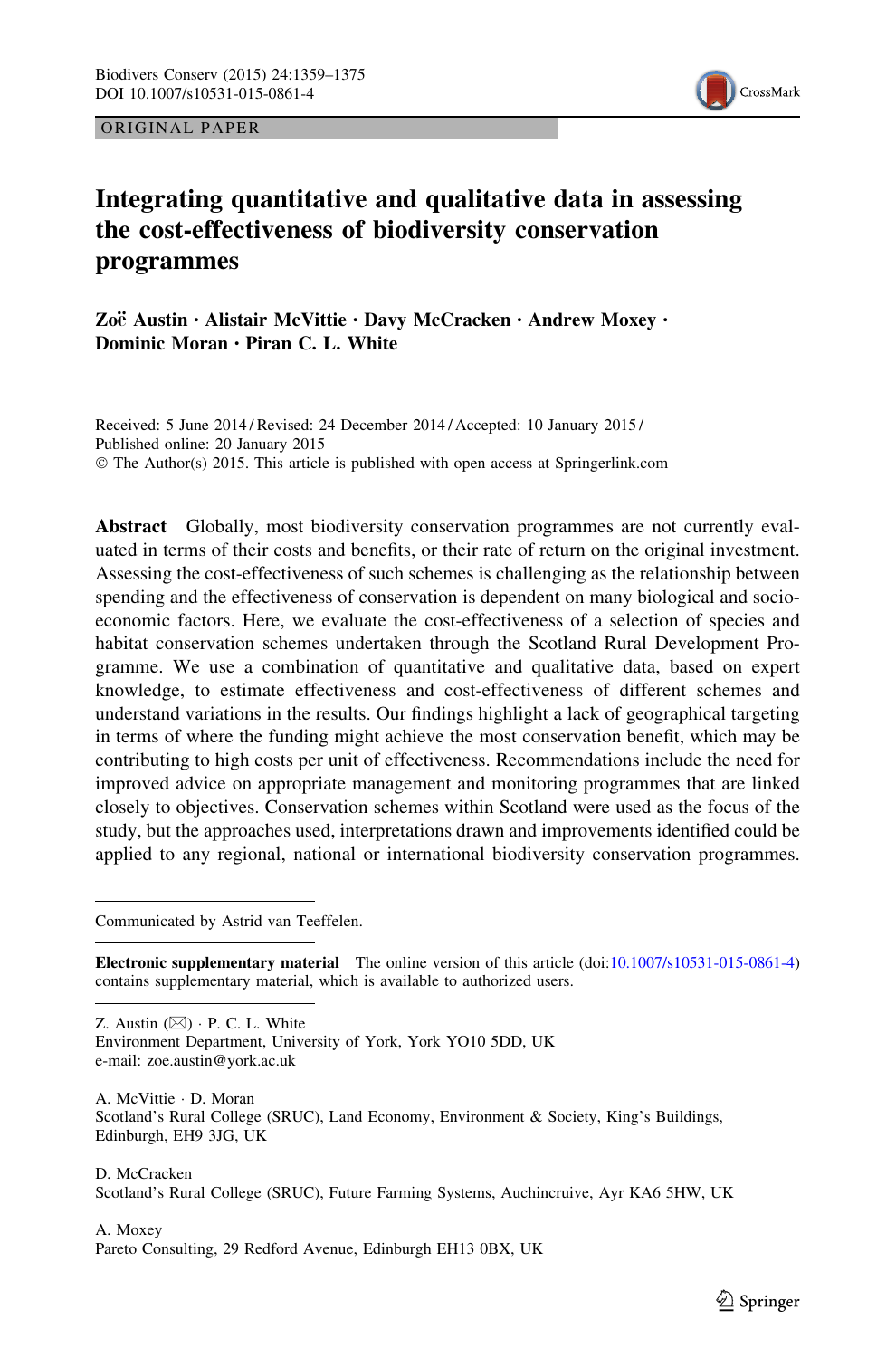Cost and effectiveness data can be subject to a high degree of uncertainty and hence any cost-effectiveness estimate is subject to a number of caveats. There is therefore a need to focus not only on improving the cost-effectiveness of biodiversity conservation programmes, but also to improve the robustness of cost-effectiveness assessments, in terms of data availability and accuracy and improved monitoring of the outcomes of interventions.

Keywords Agri-environment schemes · Conservation monitoring · Conservation objectives - Conservation planning - Expert knowledge - Scotland Rural Development Programme - Stakeholder engagement

## Introduction

Globally, most biodiversity conservation programmes are not currently evaluated in terms of their costs and benefits, or their rate of return on the original investment (Haddock et al. [2007\)](#page-15-0), though there have been some notable exceptions (see: Moran et al. [1996;](#page-16-0) Metrick and Weitzman [1998](#page-16-0); Cullen et al. [1999](#page-15-0); Cullen et al. [2001;](#page-15-0) Finn et al. [2009;](#page-15-0) Laycock et al. [2009,](#page-15-0) [2011;](#page-15-0) Perkins et al. [2011;](#page-16-0) Baker et al. [2012](#page-15-0); Pannell et al. [2013](#page-16-0); Shwiff et al. [2013;](#page-16-0) Cullen and White [2013](#page-15-0)). Assessing the cost-effectiveness of conservation programmes can be challenging for a number of reasons. First, there is often a lack of quantitative ecological monitoring data on which to estimate the effectiveness of interventions. Second, the availability of data on the costs of the intervention can be limited. Third, the effectiveness of any set of biodiversity programmes can be dependent on many factors, including (but not limited to) the suitability of the interventions themselves, the nature of the targets which have been set, how the spending has been targeted or implemented and the ecology of the species or habitats under consideration (OECD [2010,](#page-16-0) [2012](#page-16-0); Cullen [2013\)](#page-15-0).

Due to a general lack of empirical data, informal knowledge from experts or stakeholders is being used increasingly in the assessment of conservation programmes (Cullen [2013\)](#page-15-0). Changes to policies based on information provided by stakeholder participation can not only improve the likelihood of implementation and effectiveness (Prager and Freese [2009\)](#page-16-0) but also result in decisions that are better adapted to local socio-cultural and environmental conditions (Reed [2008](#page-16-0)).

In the UK, there is considerable ecological evidence, but limited economic evidence, about the returns on spending on UK biodiversity programmes. Notable exceptions include Laycock et al.  $(2009, 2011, 2013)$  $(2009, 2011, 2013)$  $(2009, 2011, 2013)$  $(2009, 2011, 2013)$  $(2009, 2011, 2013)$  $(2009, 2011, 2013)$  $(2009, 2011, 2013)$  and Christie et al.  $(2011)$  $(2011)$  which are specific to species and habitat action plans and Wynn ([2002\)](#page-16-0) and Macmillan et al. ([1998\)](#page-15-0) who considered the cost-effectiveness of broader agri-environmental schemes. However, these studies were confined to using quantitative assessments only. While these can provide a useful metric for their evaluation, they offer little insight into the underlying ecological, socio-economic or political factors that could have influenced success. Assessments that combine quantitative techniques with the addition of qualitative data will not only provide a more complete understanding of these factors but also lead to possible improvements for the benefit of the conservation schemes.

Here, we evaluate the cost-effectiveness of a selection of species and habitat conservation schemes in Scotland, UK. We use cost-effectiveness analysis (CEA), which is applied routinely in health economics (Gold et al. [1996](#page-15-0)), but has so far only been applied to conservation programmes on a handful of occasions (e.g. Laycock et al. [2009](#page-15-0), [2011](#page-15-0), [2013;](#page-15-0)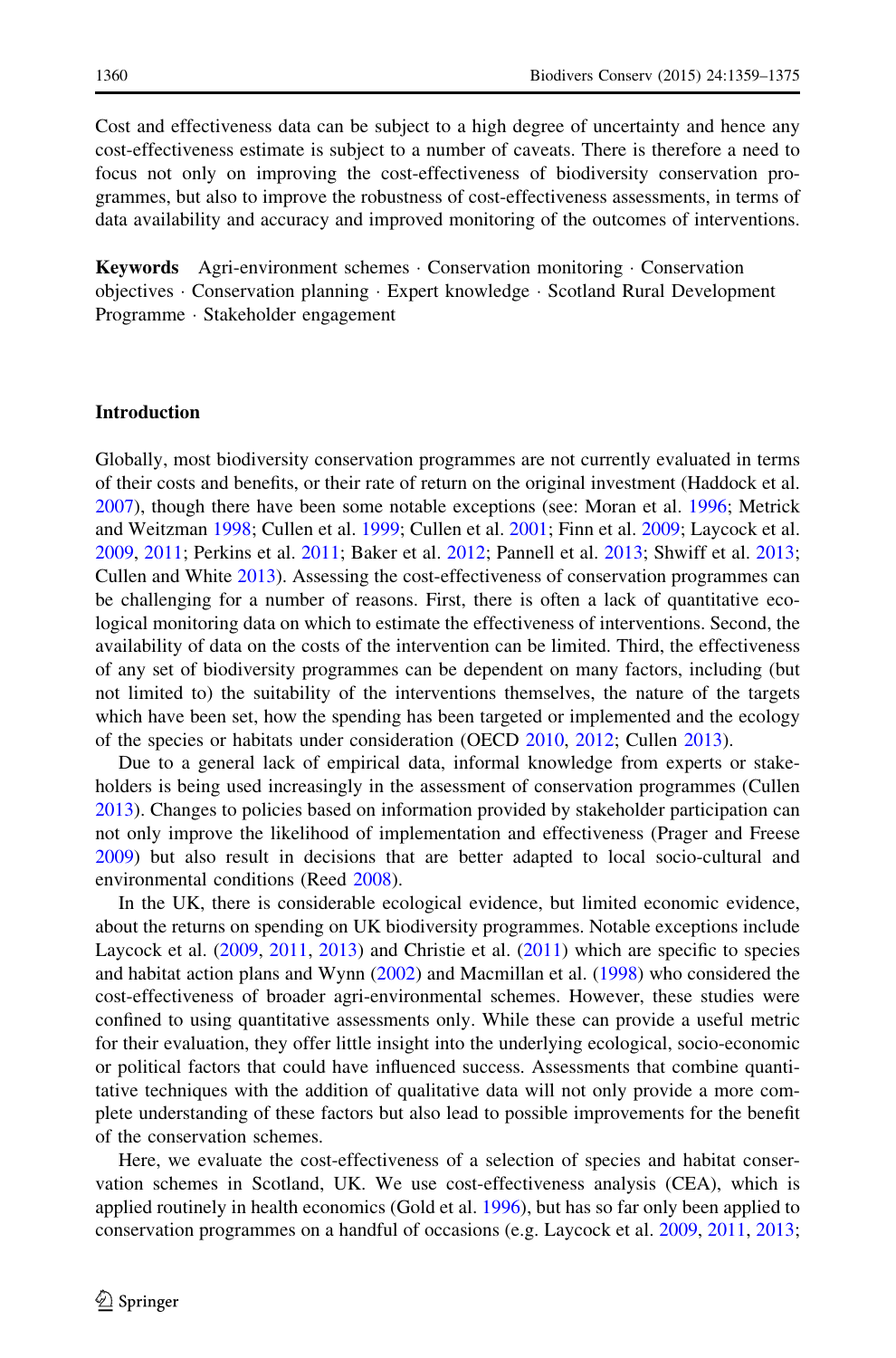Montgomery et al. [1994](#page-16-0); Macmillan et al. [1998;](#page-15-0) Fairburn et al. [2004](#page-15-0)). In addition, unlike previous studies, we use expert qualitative data to assess and explain variations in effectiveness and cost-effectiveness and as the basis for recommendations for improvements, both for conservation of individual species and habitats and also across biodiversity conservation programmes. Although the conservation schemes available within Scotland form the focus of the study, the approaches used and interpretations drawn are relevant to the assessment of any regional, national or international biodiversity conservation programmes.

## **Methods**

## Policy background

The species and habitat conservation schemes we examined were undertaken through a number of elements of the Scotland Rural Development Programme (SRDP), which helps to deliver the European Union's Common Agricultural Policy in Scotland, as well as other funding programmes such as the Scottish Natural Heritage's (SNH) Natural Care programme. Within the European Union (EU), schemes which encourage farmers to manage their land for the benefit of wildlife and the environment (agri-environment schemes) are predominantly funded under the Common Agricultural Policy (CAP). Payment rates and scheme design are regulated by the EU and expenditure has to be planned over several years through Rural Development Programmes. The SRDP allocated around one billion Euros to agri-environment schemes over the period 2007–2013, with funding distributed via both non-competitive (e.g. 'Land Managers Options') and competitive (e.g. 'Rural Priorities') mechanisms (see: [http://www.scotland.gov.uk/Topics/farmingrural/SRDP/](http://www.scotland.gov.uk/Topics/farmingrural/SRDP/Background) [Background](http://www.scotland.gov.uk/Topics/farmingrural/SRDP/Background)). SNH's Natural Care Strategy was launched in 2001 to encourage positive management of Sites of Special Scientific Interest (SSSIs) and EU's Natura 2000 sites (see: [http://www.snh.gov.uk/land-and-sea/managing-the-land/farming-crofting/grants-and](http://www.snh.gov.uk/land-and-sea/managing-the-land/farming-crofting/grants-and-funding/natural-care-programme/)[funding/natural-care-programme/\)](http://www.snh.gov.uk/land-and-sea/managing-the-land/farming-crofting/grants-and-funding/natural-care-programme/). Each scheme offered a range of management options with standard payments attached. In 2009, Natural Care Schemes began to be phased out as the conservation options concerned became more integrated into the SRDP.

Identifying target species and habitats

In order to help deliver the Scottish Biodiversity Strategy, SNH recognised that there was a need to prioritise the way to manage species, focusing on those where significant gains to overall biodiversity were expected. As a result, the Species Action Framework (SAF) produced in 2007 set out a strategic approach to species management in Scotland. It also identified a 'Species Action List' of 32 species which were the focus of new, targeted management interventions for five years between 2007 and 2012 ([http://www.snh.gov.uk/](http://www.snh.gov.uk/protecting-scotlands-nature/species-action-framework/) [protecting-scotlands-nature/species-action-framework/](http://www.snh.gov.uk/protecting-scotlands-nature/species-action-framework/)).

The species selected for use in this study were drawn from the SAF and include a mix of native bird, mammal, amphibian, insect, fungi and plant species of conservation interest (black grouse, capercaillie, hen harrier, sea eagle, red squirrel, great crested newt, marsh fritillary butterfly, slender scotch burnet moth, hazel gloves fungus, and water vole), and invasive species (grey squirrel, rhododendron ponticum, American mink) which action aims to reduce. Only one of our selected study species (corncrake) was not included in the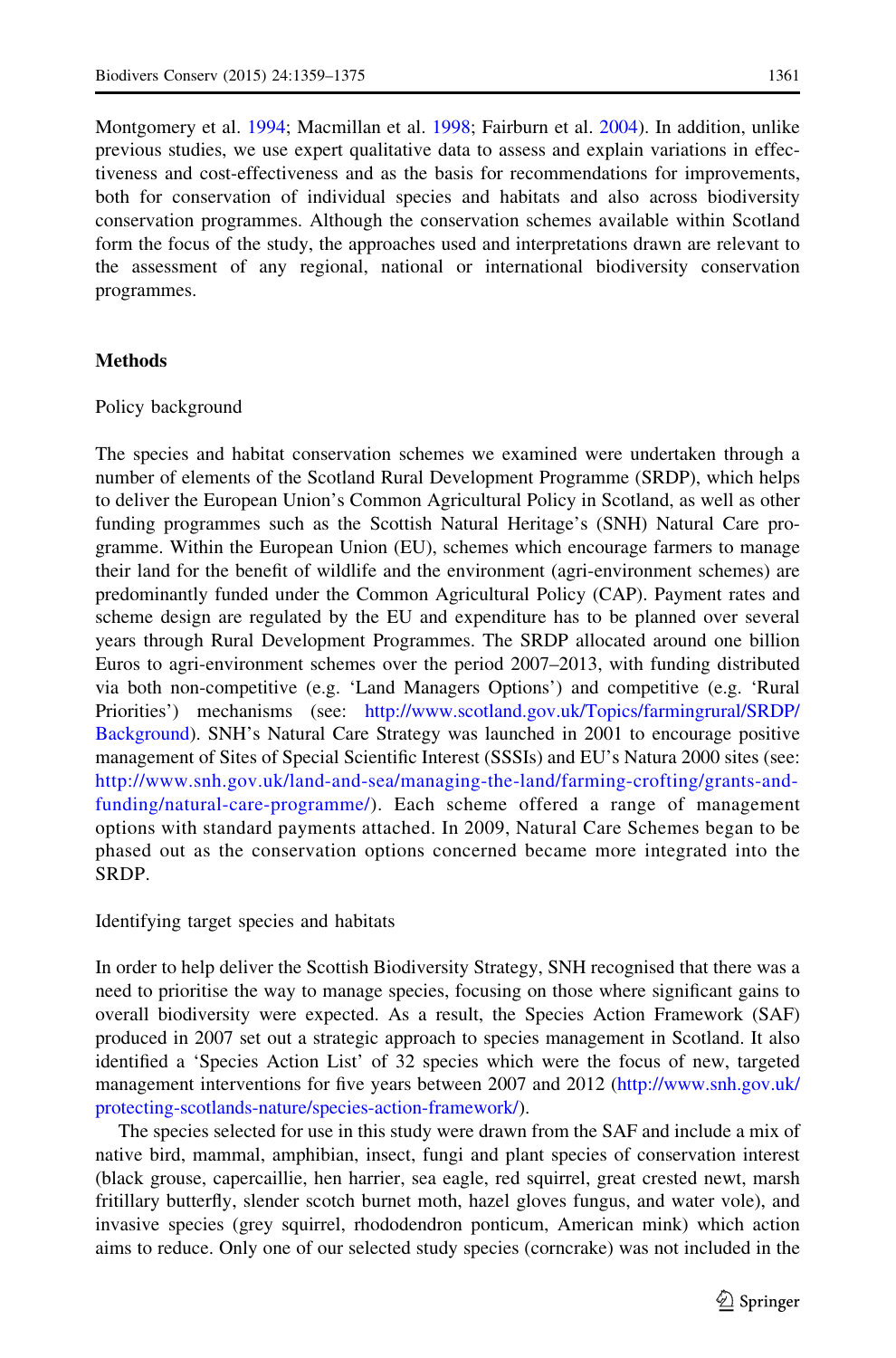SAF, but was included in our study due to the targeted conservation action taking place including targeted options within the SRDP. Our list of five habitats (hedgerows, arable fields, wetland, native woodland, uplands heath and moorland) was drawn from a selection of habitats deemed to be important for future land management requirements for the UK (Cao et al. [2009\)](#page-15-0), on the basis of their biodiversity importance and on information on their distribution being reasonably well known.

Identifying scheme expenditure data for selected species and habitats

We identified the funding that was directly related to our study species and habitats or linked to the species and habitats through published scheme literature. We chose 2005 as the starting date and identified the main programmes containing biodiversity conservation schemes running in Scotland from 2005 onwards. These often involved long lists of funding options relating to either the SRDP or Natural Care Schemes. Because our focus was the cost-effectiveness of schemes linked to the Scottish Government funding, no other sources of funding, for example from non-governmental organisations (NGOs), have been included. Information on previous actual and committed future spending on the identified schemes was extracted from data supplied by the Scottish Government's Rural Payments and Inspectorate Directorate (RPID).

Survey development and implementation

We developed a survey based on semi-structured interviews with key species and habitat advisors. Key contacts were identified for each species and habitat by the project team and comprised species leads and advisors from public agencies (SNH, Forestry Commission), conservation NGOs (RSPB, Game and Wildlife Conservation Trust, Butterfly Conservation Scotland), land owners and other stakeholder groups (Scottish Land and Estates, SAC Consulting). These contacts were identified as they were likely to have knowledge of the scheme and conservation status of the individual species and habitats.

We used the survey to ask the interviewees a range of questions regarding the cost, effectiveness, conservation status and wider impacts of the species and habitat-specific interventions (Table [1\)](#page-4-0). However, the information regarding the effectiveness (extent to which the conservation objectives have been met) and cost (species and habitat-specific expenditure) is the focus of this particular paper. Participants were asked to comment only on the cost and effectiveness of schemes funded by the Scottish government as listed above and not of those from other funding sources.

The conservation objectives on which the effectiveness scores were based do vary in scope between species and are listed in Supplementary Information A. These species objectives can be broadly categorised as: (1) maintaining current populations and ranges; or (2) extending populations and ranges. There is also variation in the extent to which the objectives are quantified. The objectives for habitats (Supplementary Information A) also typically relate to maintaining or expanding the extent, or improving condition.

All species objectives are taken from the Species Action Framework (SAF, Scottish Natural Heritage, [2007](#page-16-0)) apart from the Corncrake objectives which were taken from the Rural Priorities package website [\(http://www.scotland.gov.uk/Topics/farmingrural/SRDP/](http://www.scotland.gov.uk/Topics/farmingrural/SRDP/RuralPriorities/Packages/Corncrakes) [RuralPriorities/Packages/Corncrakes](http://www.scotland.gov.uk/Topics/farmingrural/SRDP/RuralPriorities/Packages/Corncrakes)). All habitat objectives are taken from Scotland's Targets (drawn from Biodiversity Action Reporting System which holds target information: <http://ukbars.defra.gov.uk/archive/default.asp>). Where more than six objectives were given for a habitat, we chose to focus on those most important for biodiversity. The full list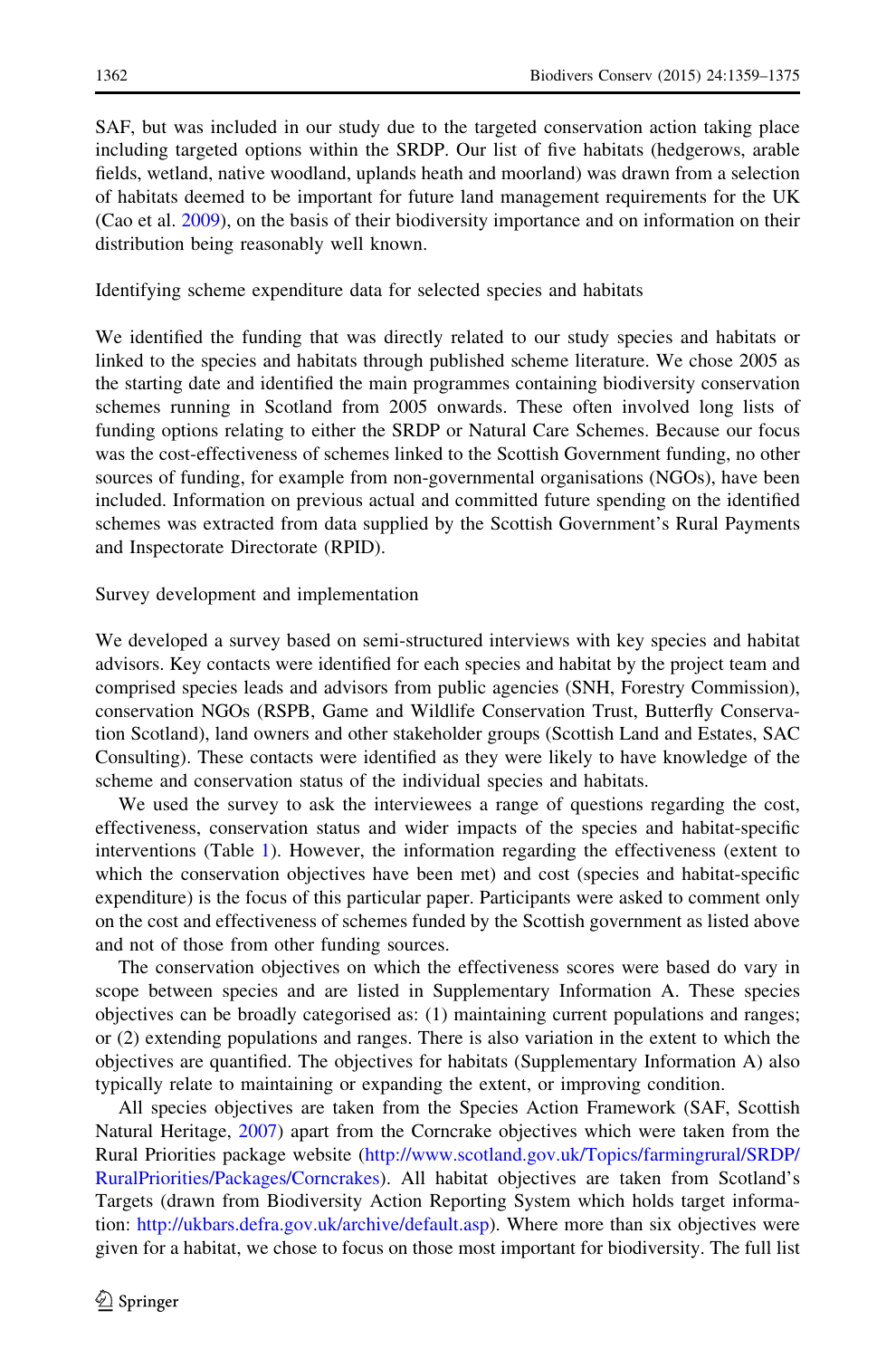| Species/habitat-<br>specific<br>information<br>required | Details                                                                                                                                                                                                                                                                                                                                                                                                                                                                  | How obtained during interview                                                                                                                                                                                                                                                                                                                                                                                         |
|---------------------------------------------------------|--------------------------------------------------------------------------------------------------------------------------------------------------------------------------------------------------------------------------------------------------------------------------------------------------------------------------------------------------------------------------------------------------------------------------------------------------------------------------|-----------------------------------------------------------------------------------------------------------------------------------------------------------------------------------------------------------------------------------------------------------------------------------------------------------------------------------------------------------------------------------------------------------------------|
| Relevant funding<br>options and<br>schemes              | The funded Biodiversity options thought to<br>be relevant to each species/habitat were<br>sourced using Scottish Government and<br>Scottish Natural Heritage (SNH) website<br>information prior to interview. These<br>species and habitat-specific funding<br>options needed to be checked for gaps<br>using expert opinion during the interview                                                                                                                        | The list of relevant funding options<br>was sent to the participant in advance<br>of the interview. During the<br>interview, each participant was asked<br>to check the list and mention any<br>funding options which had been<br>missed or wrongly associated with<br>the species/habitat in question                                                                                                                |
| Apportionment of<br>expenditure data                    | The funded Biodiversity options thought to<br>be relevant to each species/habitat will not<br>necessarily fund activities on this<br>particular species/habitat alone, perhaps<br>funding conservation actions for a number<br>of species/habitats. The total expenditure<br>for each of the funding options were<br>obtained from Scottish Government.<br>therefore information was needed on how<br>much has been spent directly on the<br>species/habitat in question | Participants were asked at interview,<br>based on their experience and<br>knowledge, to estimate the<br>proportion of the actual expenditure<br>for each scheme that is spent on the<br>species/habitat in question through<br>action funded by that scheme                                                                                                                                                           |
| Effectiveness of<br>schemes                             | We identified a number of objectives that<br>were outlined in the Species Action<br>Framework for each species/habitat. We<br>were interested in the extent to which the<br>participants considered that these<br>objectives had been met so far as a result<br>of spending on the species/habitat in order<br>to assess effectiveness                                                                                                                                   | We asked participants to state the<br>extent $(\%)$ that each one of the<br>species/habitat specific objectives<br>had been met (so far) as a result of<br>spending on the species. Participants<br>were also asked to give a score $(\%)$<br>to indicate how important they<br>considered that objective to be in<br>determining the overall effectiveness<br>of the spending on actions for this<br>species/habitat |
| Change in<br>conservation<br>status of species          | We were interested in how the conservation<br>status of this species/habitat has changed<br>over time in Scotland, using the IUCN<br>conservation status index as a guide for<br>species. For habitats we are interested in<br>how the proportion $(\%)$ of habitat in good<br>condition has changed over time                                                                                                                                                           | Participants were sent the IUCN<br>conservation status index prior to the<br>interview. At interview, we asked<br>participants whether the conservation<br>status of the species/habitat in<br>Scotland has changed over time                                                                                                                                                                                         |

<span id="page-4-0"></span>Table 1 Information required and how this was obtained at expert interview

of species and habitat objectives shown at interview and questions asked can be found in Supplementary Information A and B.

A total of 28 interviews were conducted between October and December 2012. Each interview typically lasted between 1 and 2 h depending on the number of species/habitats that the participant was being interviewed about. The interviewees were sent some information regarding the interview questions and topic areas prior to the interview. The interviews were conducted during face-to-face meetings, but when this was not possible, they were conducted via telephone or video conference. The interviews were recorded with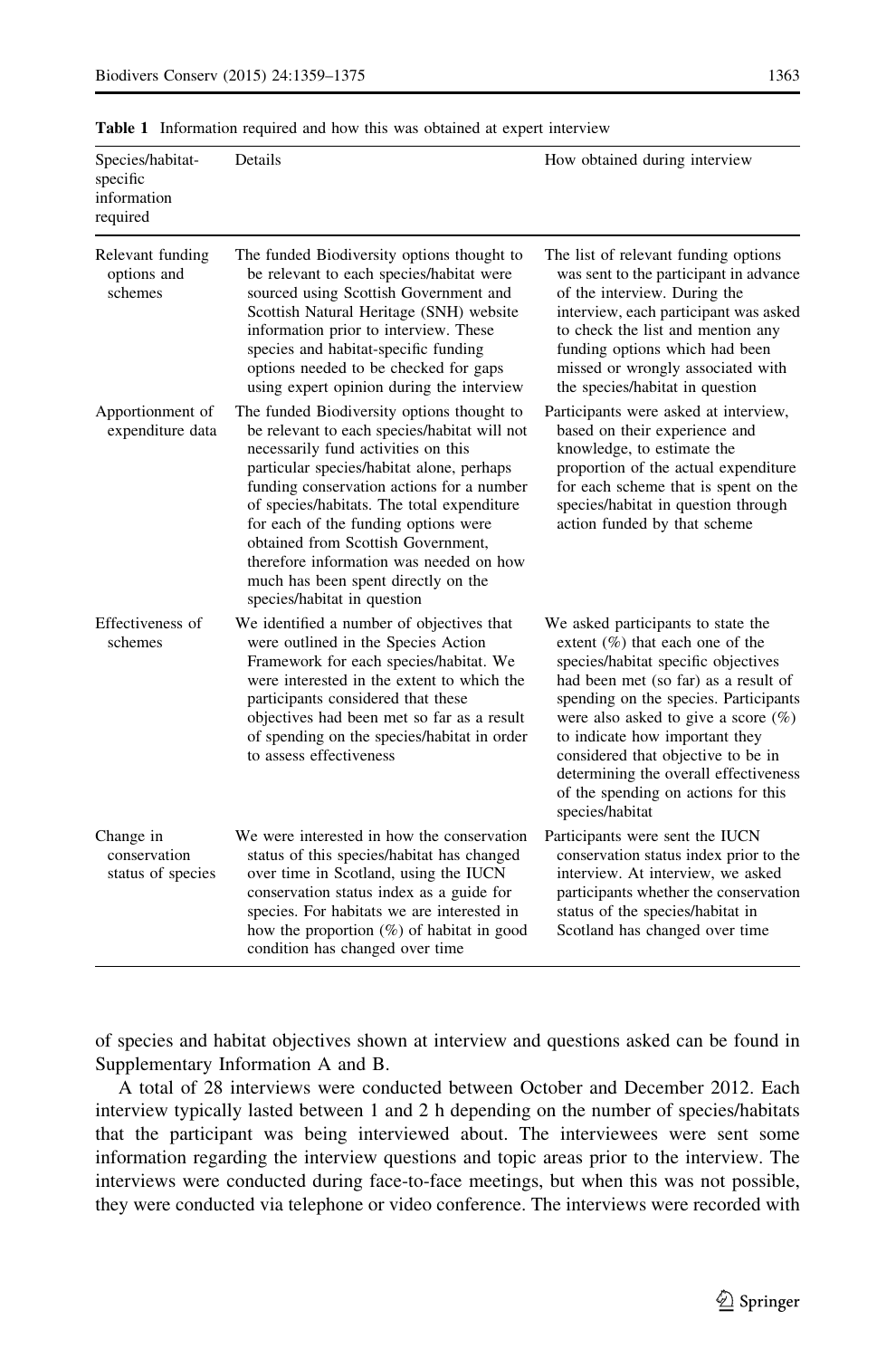the permission of the participants to support the extensive notes that were taken at the time of interview.

### Data analysis

## Total effectiveness and cost-effectiveness

We used the following equation to calculate the Total Effectiveness of SRDP spending on each species or habitat (after Laycock et al. [2009](#page-15-0)):

$$
E_i = \sum_{n=1}^{N} \left[ M_n(I_n/100) \right] \tag{1}
$$

where  $E_i$  is the total effectiveness<sub>i</sub>; each species or habitat has a total of N objectives;  $M_n$  is the percentage by which objective n has been met; and  $I_n$  is the percentage importance of objective  $n$  to the overall effectiveness of spending on that species or habitat. We then calculated the efficiency of spending on each species or habitat using Eq. (2), where  $C_i/E_i$ is the Present Value (PV) Cost-Effectiveness Ratio, i.e. the discounted cost per percent effectiveness, of species, or habitat, the spending on species, or habitat, has been implemented for a total of T years;  $C_{it}$  is the spending on species<sub>i</sub> or habitat<sub>i</sub> in year t; and d is the discount rate.

$$
C_i/E_i = \frac{\sum_{t=0}^{T} [C_{ii}(1+d)^t]}{E_i}
$$
 (2)

Discounting is a commonly used process that collapses cost/benefit streams over time to Present Value equivalents (HM Treasury [2003\)](#page-16-0). Here, the process allows different SRDP spending profiles to be compared on a consistent basis. In cases where participants had estimated the percentage of the total amount that was spent over blocks of several years rather than single years, we assumed that the cost was distributed evenly across the individual years within these blocks. In addition, because the different species and habitat schemes were not all implemented at the same time, the only time point common to all schemes is the end of the approved spending (2015). Thus, this was taken as the reference date for discounting, which means that we actually compounded rather than discounted, taking 2015 as Year 0 and the first year that any programmes were implemented (2005, if some Natural Care Schemes applied) as Year 10. Here, we use a discount rate of 3.5 %, as this is the rate the HM Treasury [\(2003](#page-16-0)) currently advises for social projects.

#### Qualitative analysis

The effectiveness of the scheme could be dependent on many factors including suitability of the scheme, suitability of the objectives, how the spending has been targeted or implemented and the ecology of the species. Therefore, in order to provide a background context to the quantitative data for each species or habitat and to provide information for further recommendations for improvements, a qualitative analysis was performed using field notes taken during the interviews.

We coded the field notes from each interview into two pre-defined categories: (1) the barriers to the uptake and efficiency of schemes for each species or habitat; and (2) where improvements could be made and how schemes could be more cost-effective. Where needed, the recordings of the interviews were double-checked against the field notes to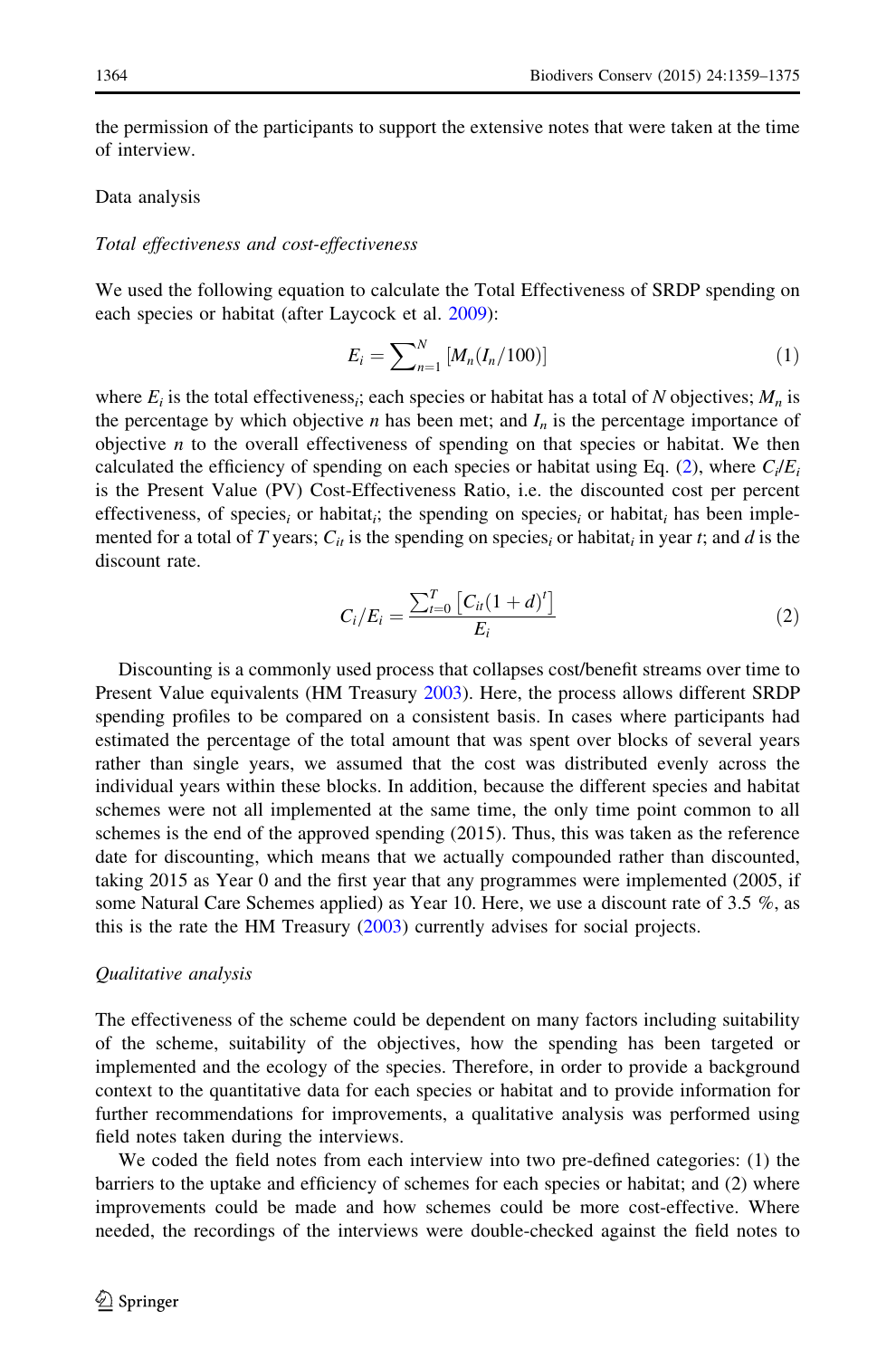ensure all the information was captured consistently between interviews. This information was then summarised and is presented alongside the quantitative results.

## **Results**

For all but one species, only one participant (per species or habitat) was able to give information on the financial costs relating to the amount spent within the SRDP for that species or habitat. The majority of the cost and cost-effectiveness estimates were therefore based on the information given by one respondent per species or habitat. Where more than one estimate was given, the average was used. However, for some species and habitats, effectiveness data were given by more than one respondent. Where this was the case, the effectiveness score, and therefore cost-effectiveness ratio, has been calculated based on each complete dataset (incomplete answers have not been included) and a range given (for effectiveness and cost-effectiveness) to reflect any differences between participants. Although we did ask participants to estimate the change in conservation status of species and habitats (see Table [1\)](#page-4-0), the majority of participants were unable to answer this question.

The effectiveness of species and habitat conservation programmes in relation to specific objectives

For the species, the effectiveness scores range from 0 % (lower estimate, black grouse and capercaillie) to  $100\%$  (upper estimate, sea eagle) (Table [2](#page-7-0)). In terms of the habitats, effectiveness scores range from 28  $\%$  (lower estimate, hedgerows) to 95  $\%$  (upper estimate, arable fields) (Table [3\)](#page-10-0).

There were five species (great crested newt, marsh fritillary butterfly, slender scotch burnet moth, rhododendron ponticum, water vole) and two habitats (upland heath and moorland and native woodland) for which we were unable to estimate effectiveness (and therefore cost-effectiveness) due to participants being unable to supply this information (Tables [2](#page-7-0), [3](#page-10-0)). The reasons given by participants included a lack of monitoring data on which to base the effectiveness estimates and in some cases the participant stating that associated SRDP options were not actually being applied to those species and that funding for any conservation actions were coming from other sources.

Costs and cost-effectiveness of species and habitat conservation programmes

For the species, the present value costs ( $d = 3.5\%$ ) range from £79,000 (hazel gloves fungus) to £10,603,600 (corncrake). The cost-effectiveness estimates range from £3,500 (lower estimate, sea eagle) to £4,564,800 (upper estimate, black grouse) (Table [2\)](#page-7-0). The ratio is a measure of the 'cost per unit of effectiveness', therefore, the higher the value, the higher the cost of each unit of effectiveness gained.

In terms of the habitats, present value costs ( $d = 3.5\%$ ) range from £12,516,000 (arable fields) to £50,403,000 (hedgerows). Cost-effectiveness estimates range from £131,700 (lower estimate, arable fields) to £1,800,100 (upper estimate, hedgerows) (Table [3](#page-10-0)).

The qualitative interview data summarised in the final column of Tables [2](#page-7-0) and [3](#page-10-0) offers potential reasons behind these differences in cost-effectiveness ratios between species and habitats. For example, black grouse management has relatively high costs per unit of effectiveness (upper estimate) but interviewees for this species stated that funding through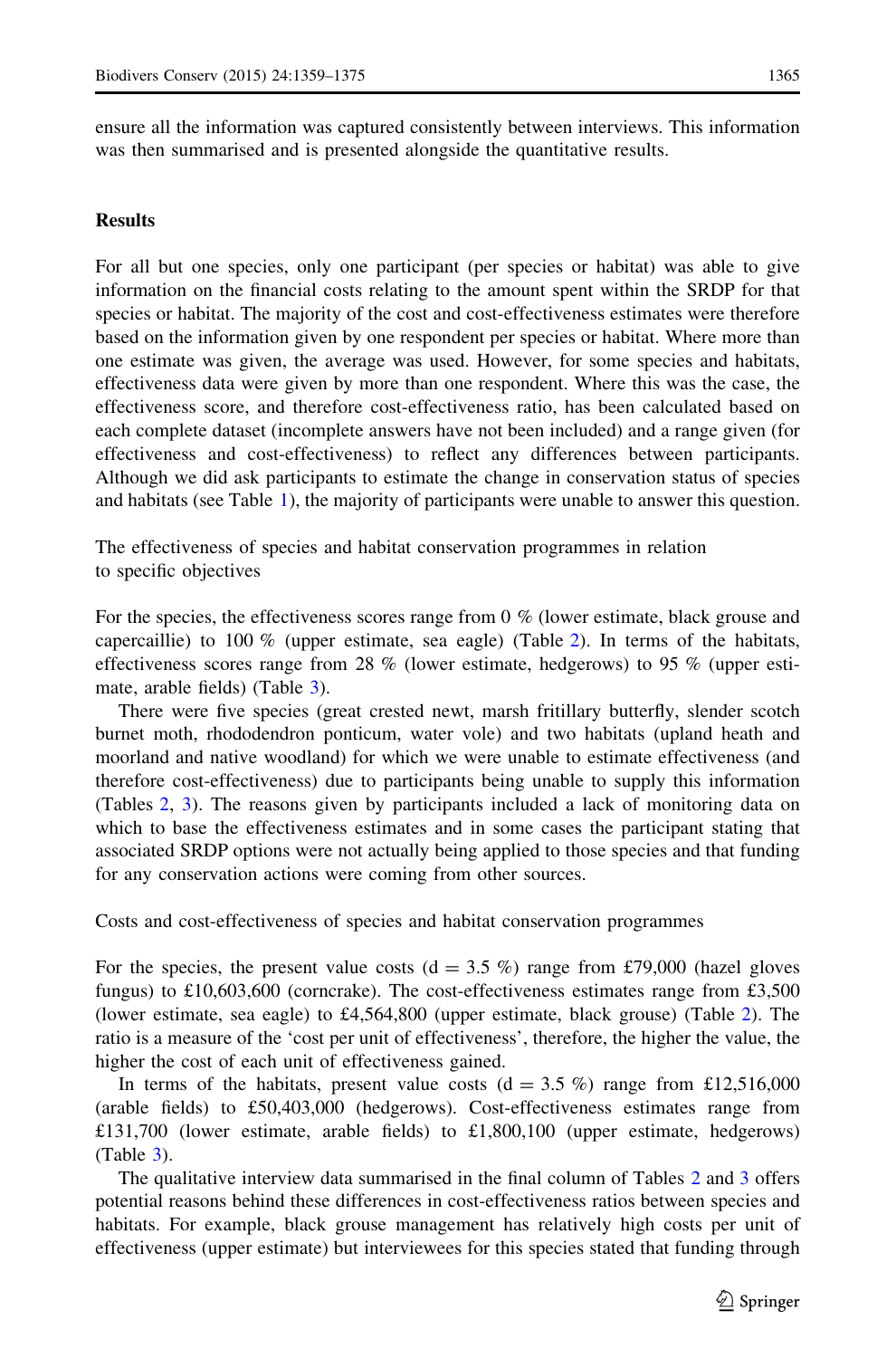<span id="page-7-0"></span>

|                           | cost-effectiveness ratio (calculated         |                                | using a social discount rate of 3.5 %) are presented |                                                         |                                                                                                                                                                                                                                   | Table 2 The effectiveness scores, along with the total costs for SRDP spend on the species (calculated using a social discount rate of 0 and 3.5 %), and the present value (PV)                                                                 |
|---------------------------|----------------------------------------------|--------------------------------|------------------------------------------------------|---------------------------------------------------------|-----------------------------------------------------------------------------------------------------------------------------------------------------------------------------------------------------------------------------------|-------------------------------------------------------------------------------------------------------------------------------------------------------------------------------------------------------------------------------------------------|
| Species                   | Effectiveness<br>range given)<br>(percentage | cost<br>$= 0$<br>ΣÀ<br>ਦ       | $(d = 3.5)$<br>PV cost                               | effectiveness<br>$(d = 3.5)$<br>PV cost-<br>ratio       | Qualitative information associated<br>with effectiveness and cost-<br>effectiveness outcomes                                                                                                                                      | Recommendations for improving effectiveness and<br>cost-effectiveness of species interventions                                                                                                                                                  |
| Black grouse <sup>a</sup> | $0 - 72$                                     | (\$12,668,178)<br>£8,068,903   | $(\$14,333,547)$<br>£9,129,648                       | \$7,166,774)<br>£4,564,824<br>$(199.078 -$<br>£126,801- | neighbouring land-uses can have a<br>Funding has often been spent in areas<br>where populations are too low for<br>large impact on breeding success<br>the work to be beneficial<br>Weather and alternative                       | More accurate geographical targeting needs to take<br>place in order for spending to be more effective                                                                                                                                          |
| Capercaillie <sup>b</sup> | $0 - 30$                                     | $($ \$6,045,059)<br>£3,850,356 | $($ \$6,839,749)<br>£4,356,528                       | $(\$227,992)$<br>£145,218                               | Deer fence removal and predator<br>control has been beneficial for<br>However, weather can directly<br>impact on breeding success<br>capercaillie                                                                                 | Geographical targeting and advice for landowners<br>could improve effectiveness                                                                                                                                                                 |
| Hen harrier               | $\overline{4}$                               | $(*666,474)$<br>£424,506       | (8844, 489)<br>£537,891                              | (521, 111)<br>£13,447                                   | Increases in hen harrier populations<br>have been recorded at some sites<br>but this effect has not been seen<br>throughout Scotland                                                                                              | considers the needs of grouse sporting interests and<br>the conditions needed for successful Hen Harrier<br>populations has been suggested to improve the<br>A balanced wildlife management strategy that<br>conservation status of the species |
| Sea eagle                 | $75 - 100$                                   | $(*93,763)$<br>£314,499        | ( \$551,399)<br>£351,210                             | $(55,514-$<br>\$7,352)<br>£4,683<br>$£3,512-$           | Natural Care schemes have enabled<br>management of livestock for both<br>conflict reduction via positive<br>sea eagle populations                                                                                                 | Broader habitat improvement will be needed in the<br>future in line with conflict reduction schemes                                                                                                                                             |
| Corncrake                 | $27.5 - 79$                                  | $(\$14,602,476)$<br>£9,300,940 | (\$16, 647, 685)<br>£10,603,621                      | $(S210.730 -$<br>\$605,370)<br>£385,586<br>£134,223-    | This has enabled numbers to increase<br>although range expansion has been<br>specific conservation management<br>or be maintained in certain areas,<br>corncrakes as they require very<br>Many options are specific to<br>limited | There is a need to ensure continued targeting, more<br>advisory support and better collaboration with<br>neighbouring land owners                                                                                                               |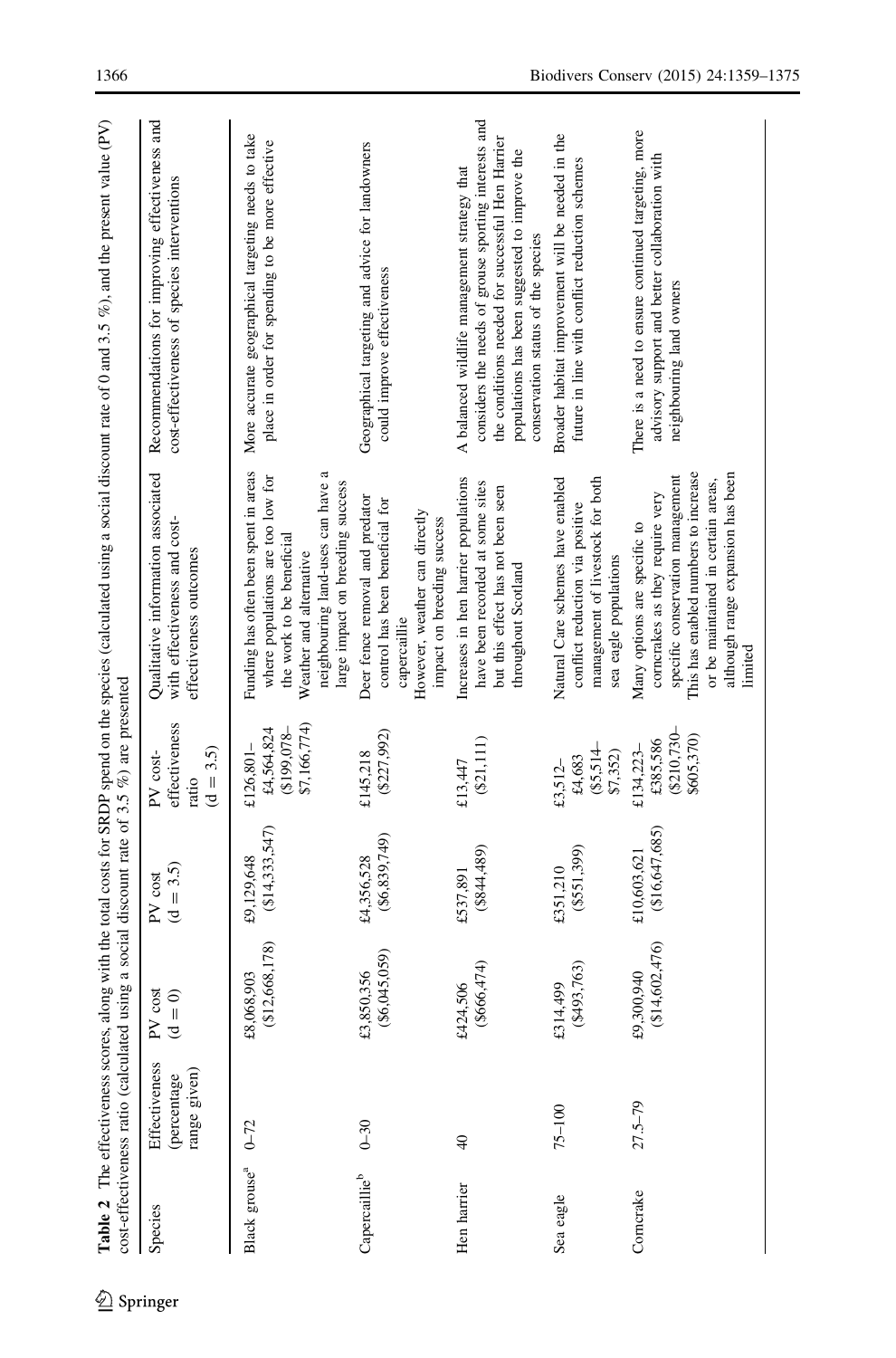| Table 2 continued                    |                                              |                                |                               |                                                   |                                                                                                                                                                                                                                                                                                                                                                                                                                |                                                                                                                                                                                                                         |
|--------------------------------------|----------------------------------------------|--------------------------------|-------------------------------|---------------------------------------------------|--------------------------------------------------------------------------------------------------------------------------------------------------------------------------------------------------------------------------------------------------------------------------------------------------------------------------------------------------------------------------------------------------------------------------------|-------------------------------------------------------------------------------------------------------------------------------------------------------------------------------------------------------------------------|
| Species                              | Effectiveness<br>range given)<br>(percentage | PV cost<br>$(d = 0)$           | $(d = 3.5)$<br>PV cost        | effectiveness<br>$(d = 3.5)$<br>PV cost-<br>ratio | Qualitative information associated with<br>effectiveness and cost-effectiveness<br>outcomes                                                                                                                                                                                                                                                                                                                                    | effectiveness and cost-effectiveness of<br>Recommendations for improving<br>species interventions                                                                                                                       |
| Red squirrel<br>and grey<br>squirrel | $\infty$                                     | ( \$5, 610, 332)<br>£3,573,460 | $(\$6,347,871)$<br>£4,043,230 | $(\$70,532)$<br>£44,925                           | grey squirrel control. Project involvement<br>scheme and a coordinated programme of<br>has enabled interventions to be effective<br>There has been good uptake of the RP                                                                                                                                                                                                                                                       | needed to achieve the conservation objectives<br>term monitoring of the population levels to<br>Effectiveness may be improved through long<br>establish the minimum amount of control                                   |
| Great crested<br>newt                | Ź                                            | Ź                              | Ź                             | Ź                                                 | SRDP is not considered useful as it does not<br>SRDP sources has not been used for this<br>Cost-effectiveness has not been calculated<br>for great crested Newt as funding from<br>contribute to pond creation<br>species                                                                                                                                                                                                      | option for 'pond creation' for the funding to<br>Future SRDP options will need to include an<br>be considered beneficial for this species                                                                               |
| Marsh fritillary<br>butterfly        | $\lessapprox$                                | ≸                              | Ź                             | Ź                                                 | Effectiveness is difficult to determine as no<br>delivering for this species as funding rates<br>have been suitable and farmers have been<br>monitoring has taken place as part of the<br>Cost effectiveness has not been calculated<br>information specific to this species was<br>for this species as SRDP expenditure<br>SRDP funding has been successful in<br>keen to take up the schemes<br>not available<br><b>SRDP</b> | Site-specific advice is particularly important for<br>monitoring is needed in order to improve<br>the effectiveness of the schemes for this<br>future management recommendations<br>species and needs to continue. More |
| Slender Scotch<br>Burnet moth        | $\mathbb{Z}^2$                               | $\mathbb{Z}^2$                 | Ź                             | ≸                                                 | requirements in terms of funding and<br>As above-species have very similar<br>management                                                                                                                                                                                                                                                                                                                                       | requirements in terms of funding and<br>As above—species have very similar<br>management                                                                                                                                |
| Hazel gloves<br>${\rm fungus}$       | $\overline{c}$                               | $($ \$108,330)<br>£69,000      | $(\$125,068)$<br>£79,661      | $($ \$5,955)<br>£3,793                            | Leader (SRDP) funding has been especially<br>Hazel Gloves using conservation advice<br>beneficial for raising awareness of the                                                                                                                                                                                                                                                                                                 | woodlands to be considered beneficial for this<br>Future SRDP options will need to have more<br>funding options targeted at Atlantic hazel<br>species                                                                   |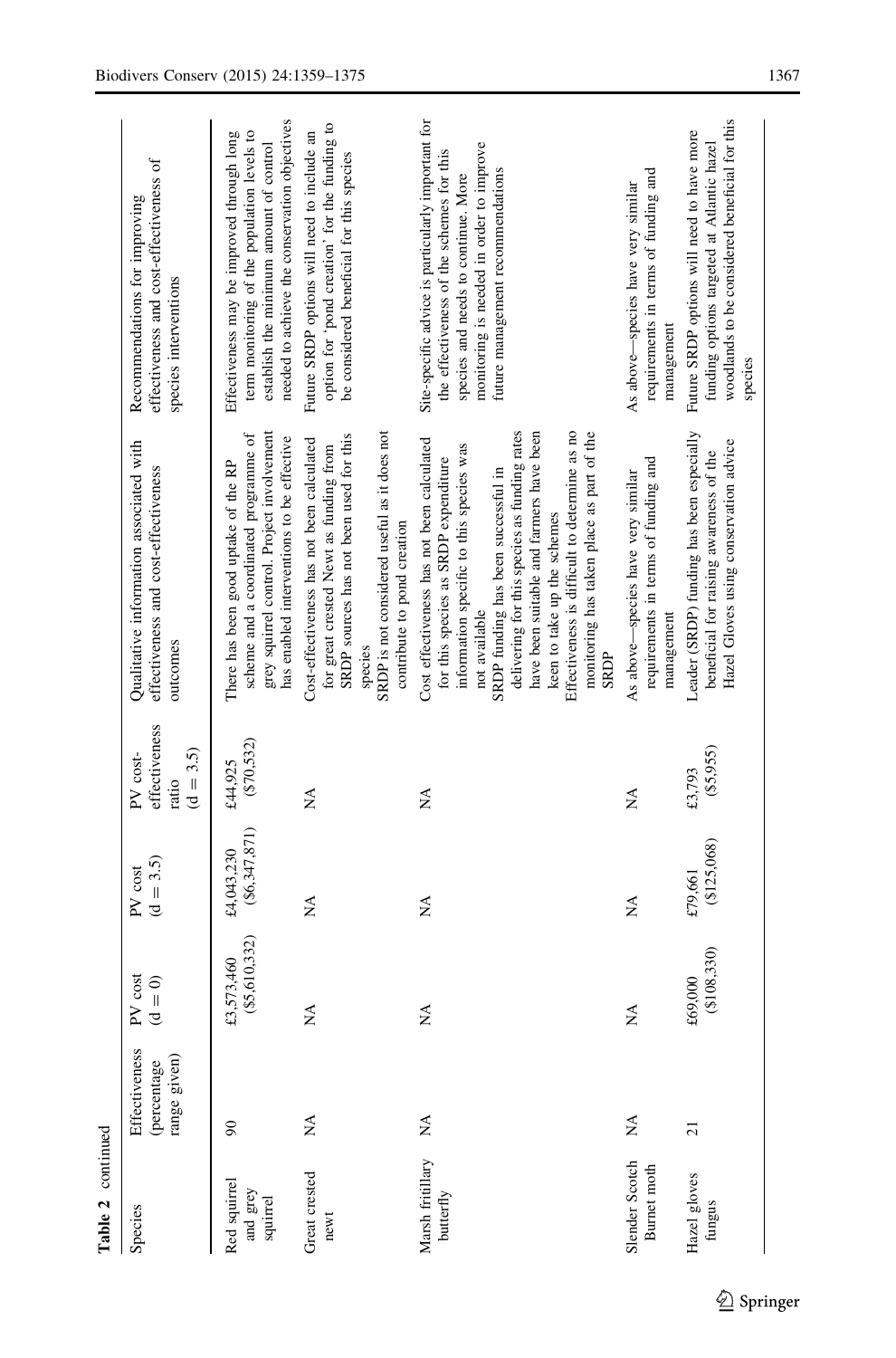| Table 2 continued                  |                                                                       |                                                                    |                                         |                                                   |                                                                                                                                                                                                                                                                                                                                                     |                                                                                                                                                                                                                                                                                                                                                                                                                                                                                                               |
|------------------------------------|-----------------------------------------------------------------------|--------------------------------------------------------------------|-----------------------------------------|---------------------------------------------------|-----------------------------------------------------------------------------------------------------------------------------------------------------------------------------------------------------------------------------------------------------------------------------------------------------------------------------------------------------|---------------------------------------------------------------------------------------------------------------------------------------------------------------------------------------------------------------------------------------------------------------------------------------------------------------------------------------------------------------------------------------------------------------------------------------------------------------------------------------------------------------|
| Species                            | Effectiveness<br>range given)<br>(percentage                          | PV cost<br>$(d = 0)$                                               | $(d = 3.5)$<br>PV cost                  | effectiveness<br>$(d = 3.5)$<br>PV cost-<br>ratio | Qualitative information associated with<br>effectiveness and cost-effectiveness<br>outcomes                                                                                                                                                                                                                                                         | effectiveness and cost-effectiveness of<br>Recommendations for improving<br>species interventions                                                                                                                                                                                                                                                                                                                                                                                                             |
| Rhododendron<br>ponticum           | Ź                                                                     | ( \$3, 710, 202)<br>£2,363,186                                     | $(*4,197,948)$<br>£2,673,852            | Z                                                 | The grant rates were considered appropriate<br>for this species but the application process<br>extent to which objectives have been met<br>Cost effectiveness has not been calculated<br>unable to give a response regarding the<br>for this species as the participant was<br>was thought to be discouraging<br>landowners from applying<br>so far | neighbouring areas. Cost-effectiveness of this<br>hindered by reinvasion of rhododendron from<br>Effectiveness of the management can often be<br>scheme could therefore be improved if the<br>SRDP schemes were adapted to encourage<br>collaborative working                                                                                                                                                                                                                                                 |
| Water vole and<br>American<br>Mink | ₹<br>X                                                                | $\mathbb{A}$                                                       | Ź                                       | ≸                                                 | for this species as SRDP funding has not<br>Cost effectiveness has not been calculated<br>been used for management                                                                                                                                                                                                                                  | scale, incorporating more than one landowner<br>needs to be aimed at mink control at a large<br>scale and current SRDP funding is aimed at<br>Mink control requires management on a large<br>individuals. Therefore, future funding for<br>improving water vole conservation status<br>in order to be effective                                                                                                                                                                                               |
|                                    | Costs were compounded up to the<br>effectiveness scores are based can |                                                                    | be found in supplementary information A |                                                   |                                                                                                                                                                                                                                                                                                                                                     | end date of the SRDP spend (2015), hence costs calculated using higher discount rates are higher than those calculated using zero discount<br>rates. Costs are presented in British Pounds and US Dollars (in brackets) for comparison (exchange rates correct at time of writing). A summary of the qualitative information<br>associated with each species is also provided as well as recommendations for improving the effectiveness and cost-effectiveness of species interventions. Objectives on which |
| effectiveness                      | PV present value, d discount rate,                                    |                                                                    |                                         |                                                   |                                                                                                                                                                                                                                                                                                                                                     | SRDP Scottish Rural Development Programme, SAF Species Action Framework, RP rural priorities, Cost effectiveness cost per unit of                                                                                                                                                                                                                                                                                                                                                                             |
|                                    | still presented in the second column                                  |                                                                    |                                         |                                                   |                                                                                                                                                                                                                                                                                                                                                     | <sup>a</sup> For this species, four complete answers were given regarding the extent to which objectives have been met. One of these answers was omitted from the cost-effectiveness<br>analysis as the participant gave a score of 0 % effectiveness for all objectives and an effectiveness score could not be generated. The effectiveness score of zero is however                                                                                                                                        |
|                                    | effectiveness for all objectives and                                  | one participant only and should be considered as an upper estimate |                                         |                                                   |                                                                                                                                                                                                                                                                                                                                                     | $\frac{b}{c}$ For this species, three complete answers were given regarding the extent to which objectives have been met, however, two of these participants gave a score of 0 %<br>therefore a cost-effectiveness score could not be generated for these participants. The cost-effectiveness figure shown is therefore based on                                                                                                                                                                             |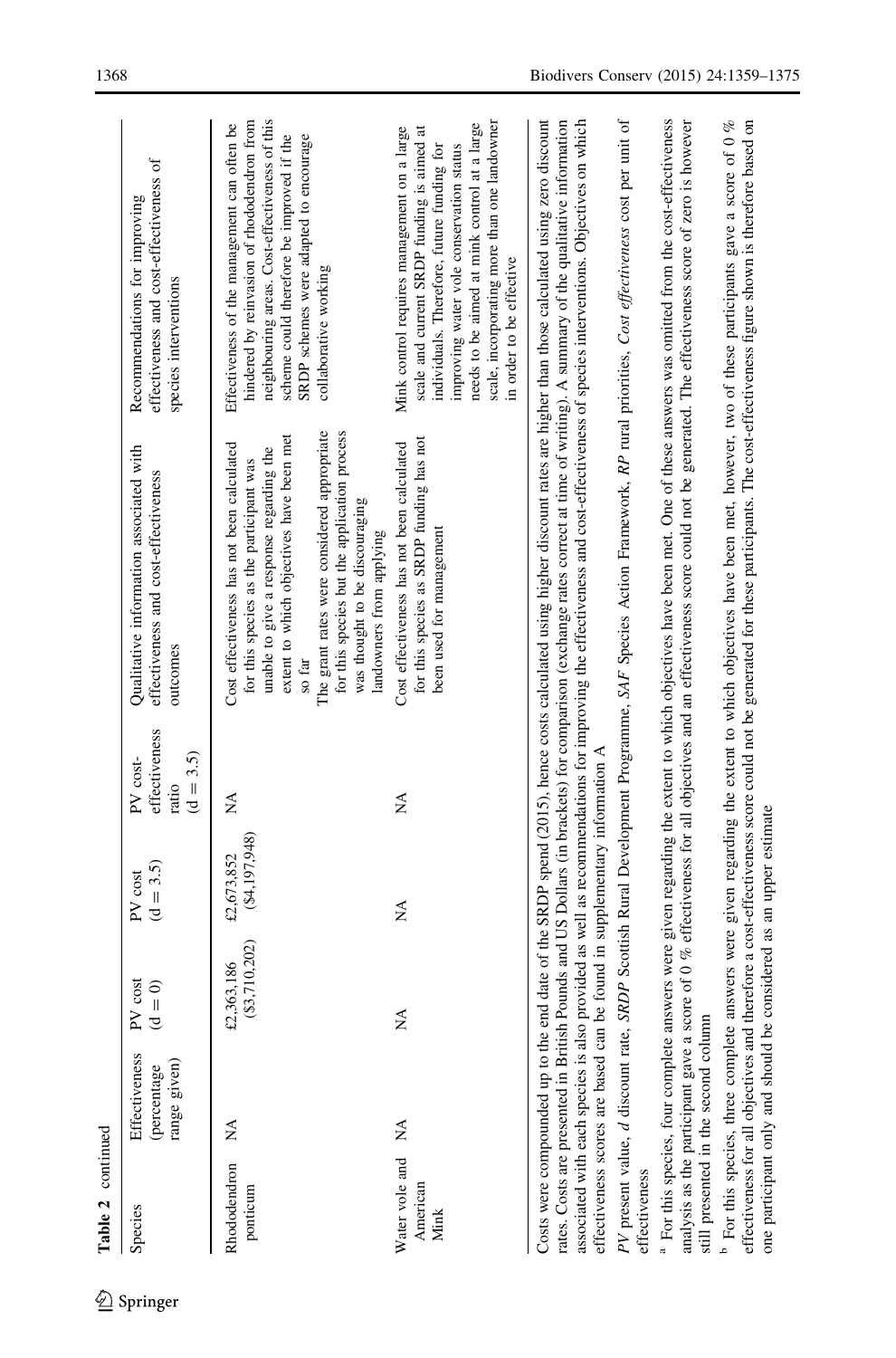<span id="page-10-0"></span>

|                                 | Table 3 The effectiveness scores,<br>cost-effectiveness ratio (calculated |                                   | using a social discount rate of 3.5 %) are presented |                                                           |                                                                                                                                                                                                                                                                                                                                                                                | along with the total costs for SRDP spend on the habitat (calculated using a social discount rate of 0 and 3.5 %), and the present value (PV)                                                                                                                                                   |
|---------------------------------|---------------------------------------------------------------------------|-----------------------------------|------------------------------------------------------|-----------------------------------------------------------|--------------------------------------------------------------------------------------------------------------------------------------------------------------------------------------------------------------------------------------------------------------------------------------------------------------------------------------------------------------------------------|-------------------------------------------------------------------------------------------------------------------------------------------------------------------------------------------------------------------------------------------------------------------------------------------------|
| Habitat                         | Effectiveness<br>range given)<br>(percentage                              | cost<br>$\widehat{0}$<br>Σ<br>ē   | $(d = 3.5)$<br>PV cost                               | effectiveness<br>$(d = 3.5)$<br>PV cost-<br>ratio         | Qualitative information associated with<br>effectiveness and cost-effectiveness<br>outcomes                                                                                                                                                                                                                                                                                    | effectiveness and cost-effectiveness of<br>Recommendations for improving<br>habitat interventions                                                                                                                                                                                               |
| Hedgerows                       | $28 - 80$                                                                 | \$69,289,425)<br>£44.133.392      | $($ \$79,133,262)<br>£50,403.35                      | \$2,826,188)<br>$( $989, 166-$<br>£1,800,120<br>£630.042- | habitat has been spent on the creation<br>Much of the funding allocated for this<br>management of existing ones<br>of new hedges and not the                                                                                                                                                                                                                                   | Future schemes may be more effective in the<br>hedgerows is included along with planting<br>targeting of where new hedges are planted,<br>There also needs to be better geographical<br>so that they have the most biodiversity<br>future if the management of existing<br>new ones.<br>benefit |
| fields<br>Arable                | $48.5 - 95$                                                               | $(*16,574,293)$<br>0,556,875<br>급 | (819, 650, 116)<br>£12,515,998                       | $$206,843-$<br>\$405,157)<br>£258,062<br>£131.747-        | particular have been important for the<br>Schemes have had positive impacts for<br>continued in order for the benefits to<br>habitat but there hasn't been enough<br>this habitat but there are still lots of<br>The 'Wild bird seed mix' options in<br>The scheme therefore needs to be<br>areas where intensification is<br>uptake of the option<br>continuing<br>be secured | biodiversity benefit in addition to sufficient<br>As with hedgerow habitats, here also needs<br>to be better geographical targeting of the<br>schemes so that they have the most<br>advice and aftercare                                                                                        |
| heath and<br>moorland<br>Upland | Á                                                                         | $(*45,875679)$<br>£29,220,178     | $($ \$53,093,349)<br>£33,817,420                     | $\mathbb{A}$                                              | stock is a barrier to some landowners<br>particularly influential for this habitat<br>but the availability of places to store<br>Moorland grazing options have been                                                                                                                                                                                                            | Advice and geographical targeting is needed<br>in the future management of this habitat as<br>fewer specific options and focusing on the<br>well as adequate monitoring of designated<br>Effectiveness may be improved by enabling<br>delivery of management plans<br>sites                     |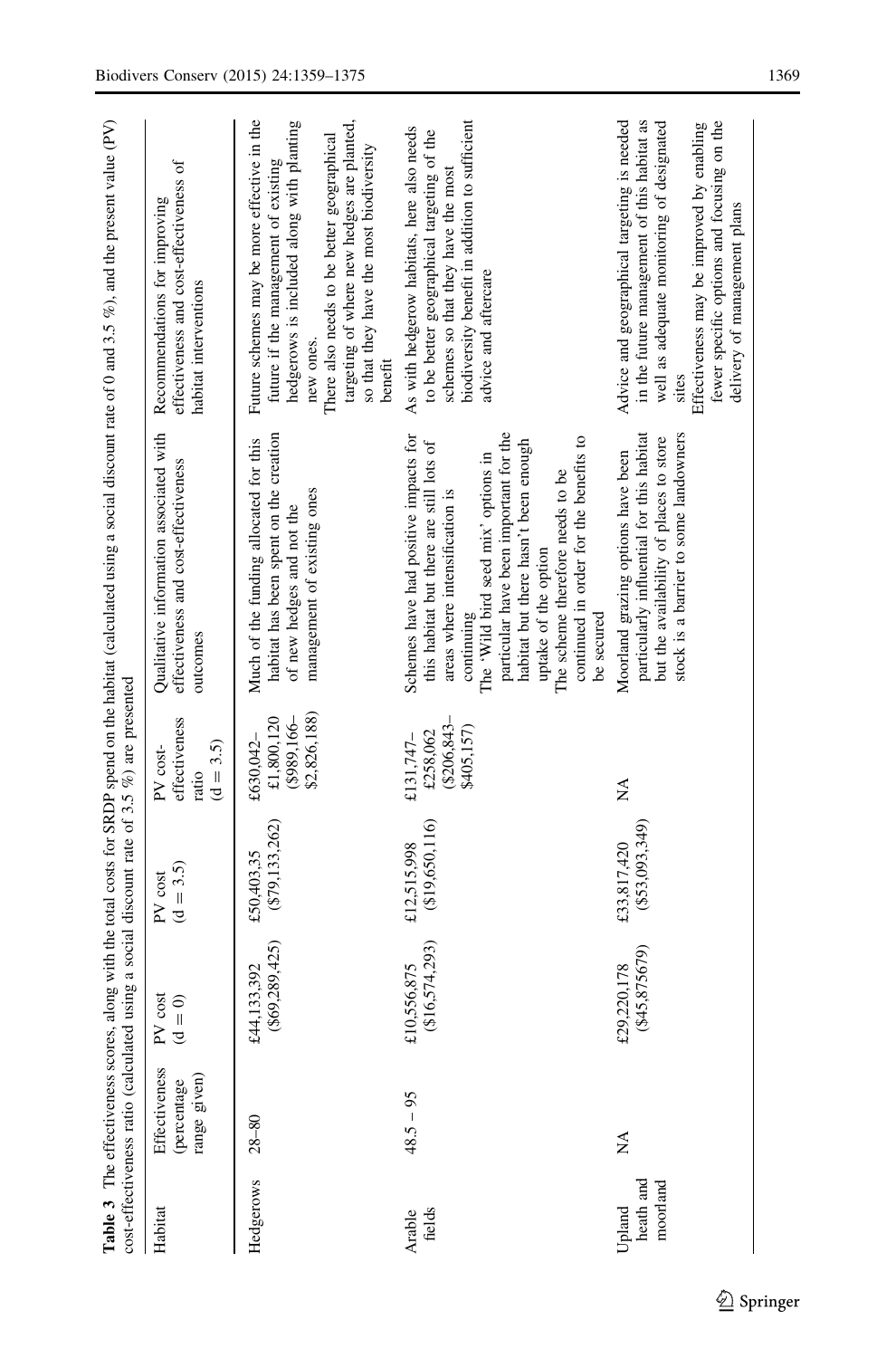| Table 3 continued  |                                             |                                     |                               |                                                   |                                                                                                                                                                                                                                                            |                                                                                                                                                                                                                        |
|--------------------|---------------------------------------------|-------------------------------------|-------------------------------|---------------------------------------------------|------------------------------------------------------------------------------------------------------------------------------------------------------------------------------------------------------------------------------------------------------------|------------------------------------------------------------------------------------------------------------------------------------------------------------------------------------------------------------------------|
| Habitat            | Effectiveness<br>range given)<br>percentage | PV $cost$ $(d = 0)$ PV $cost$       | $(d = 3.5)$                   | effectiveness<br>$(d = 3.5)$<br>PV cost-<br>ratio | Qualitative information associated with<br>effectiveness and cost-effectiveness<br>outcomes                                                                                                                                                                | effectiveness and cost-effectiveness of<br>Recommendations for improving<br>habitat interventions                                                                                                                      |
| woodland<br>Native | Ź                                           | (\$172,925,304)<br>10,143,506<br>£, | (195,789,219)<br>£124,706,509 | ∕<br>Z                                            | increased which has attracted people to<br>However, further checks and aftercare is<br>The payment rates for this habitat have<br>needed to ensure that this planting is<br>maintained and biodiversity benefits<br>native woodland planting<br>are gained | deer management at the landscape level,<br>ensuring that disease resistant planting<br>targeting payments, enabling greater<br>Effectiveness could be improved by<br>stock is available                                |
| Wetlands           | 53                                          | $($ \$31,212,991)<br>£19,880,886    | (\$35,316,277)<br>£22.494.444 | (8666,344)<br>£424,423                            | Many of the RP options are important for<br>training available to landowners may<br>wetlands but uptake has been low in<br>some cases enhancing payments and<br>improve this                                                                               | skills are there to continue management<br>Targeting, advice, support and monitoring<br>Improvements in effectiveness could be<br>made by training landowners so that<br>will also enhance effectiveness of<br>schemes |
|                    |                                             |                                     |                               |                                                   | Costs were compounded up to the end date of the SRDP spend (2015), hence costs calculated using higher discount rates are higher than those calculated using zero discount                                                                                 |                                                                                                                                                                                                                        |

rates. Costs are presented in British Pounds and US Dollars (in brackets) for comparison (exchange rates correct at time of writing). A summary of the qualitative information associated with each habitat is also provided as well as recommendations for improving the effectiveness and cost-effectiveness of habitat interventions. Objectives on which rates. Costs are presented in British Pounds and US Dollars (in brackets) for comparison (exchange rates correct at time of writing). A summary of the qualitative information associated with each habitat is also provided as well as recommendations for improving the effectiveness and cost-effectiveness of habitat interventions. Objectives on which effectiveness scores are based can be found in supplementary information A effectiveness scores are based can be found in supplementary information A

PV present value, *d* discount rate, SRDP Scottish Rural Development Programme, SAF species action framework, RP rural priorities, Cost effectiveness cost per unit of PV present value, d discount rate, SRDP Scottish Rural Development Programme, SAF species action framework, RP rural priorities, Cost effectiveness cost per unit of effectiveness effectiveness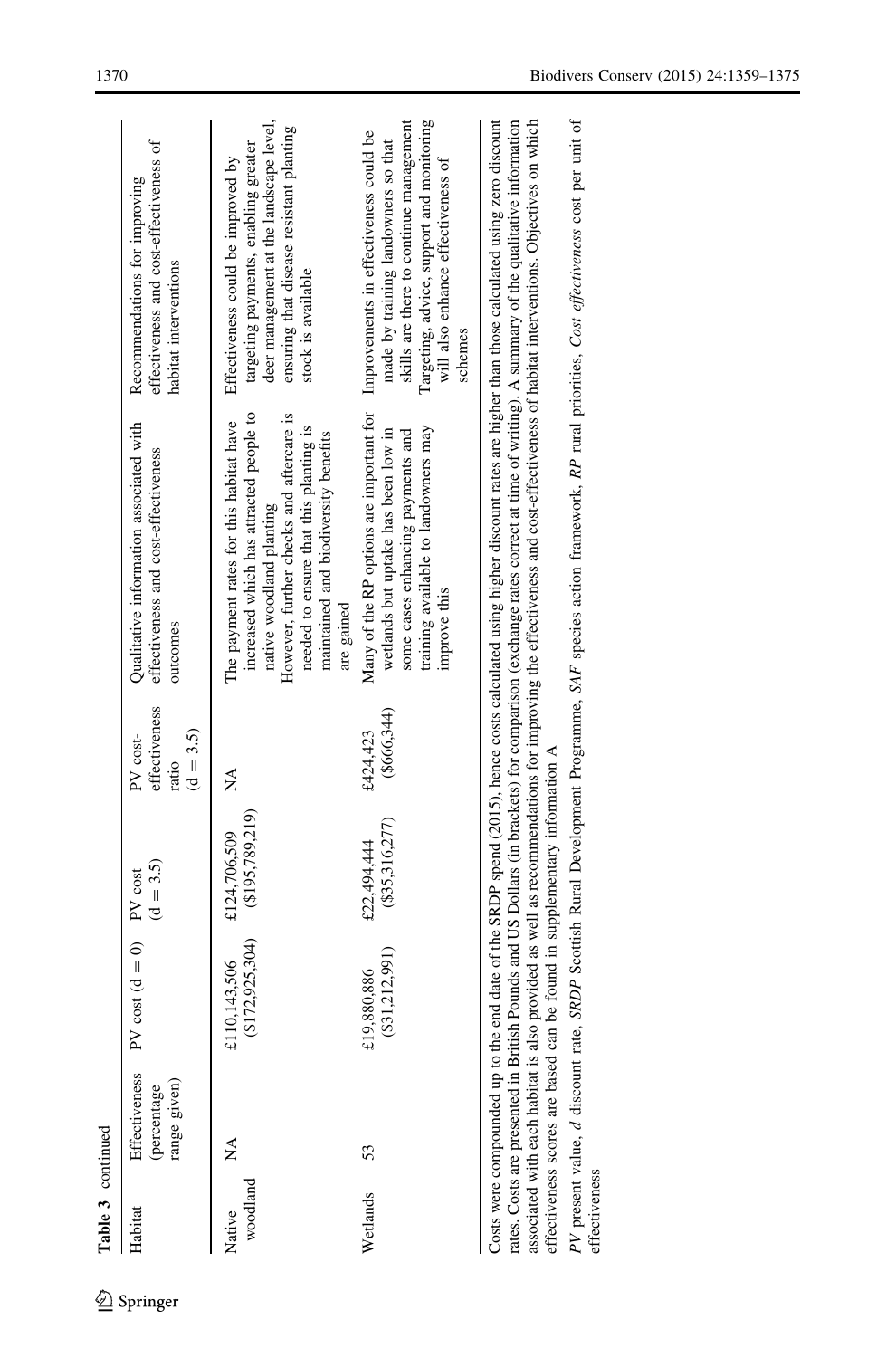the black grouse SRDP package has often been spent in areas where populations are too low for the work to be beneficial. In addition, external factors such as weather and alternative neighbouring land-uses (such as afforestation) can have a large impact on the breeding success of the species and directly impact on whether or not the stated objectives are achievable.

In contrast, the sea eagle has relatively low costs per unit management. This is likely to reflect both the relatively low cost of the scheme and the high effectiveness. Interviewees for this species also stated that since the reintroduction of the species, Natural Care schemes have enabled conflict reduction via positive management of livestock for both sea eagle populations (East and West) which has been beneficial for at least partly achieving the set objectives for the management of that species.

In terms of the habitats, hedgerow management has relatively high costs per unit of effectiveness (upper estimate). This may be because (as stated by interviewees) much of the funding allocated for this habitat has been spent on the creation of new hedges and not the management of existing ones, despite the fact that many of the habitat objectives relate to the management of existing hedgerows.

In contrast, arable field management under this scheme has relatively low costs per unit of effectiveness. During the interview, the participants said this was because schemes have had impacts for this habitat but there has not been sufficient uptake of these options (Table [3](#page-10-0)), i.e. not enough of those interventions were established in the right places at the right scale.

Species and habitat specific stakeholder recommendations for improving costeffectiveness

In addition to commenting on the current cost and effectiveness of the species and habitat programmes, participants were also encouraged to discuss how the programmes could be altered to improve cost-effectiveness. These comments are species and habitat specific (listed in Tables [2](#page-7-0) and [3](#page-10-0)) but there are some common themes that occur. For example, 'more accurate geographical targeting' of resources was mentioned for the majority of species and habitats as a way of improving effectiveness of the schemes. In addition, 'more advice and support for landowners' was frequently mentioned as an important mechanism for improving cost-effectiveness for species and habitats (Tables [2](#page-7-0) and [3](#page-10-0)).

For most species and habitats, adequate monitoring of the impacts of the schemes was limited. This was reflected in the recommendations to improve effectiveness for some species. For the red squirrel for example, it was stated that effectiveness could be improved through 'long term monitoring of population levels' to establish the minimum amount of control (of grey squirrels) needed to achieve the conservation objectives (Table [2](#page-7-0)). Adapting schemes to encourage collaborative working (instead of being targeted only at the individual) was another recommendation made for several species and habitats. Enabling management at the landscape level was mentioned as particularly important for habitats such as native woodland (Table [3\)](#page-10-0).

## **Discussion**

In this paper, we have used cost-effectiveness analysis in an evaluation of biodiversity conservation schemes funded under the SRDP. In addition, we have used qualitative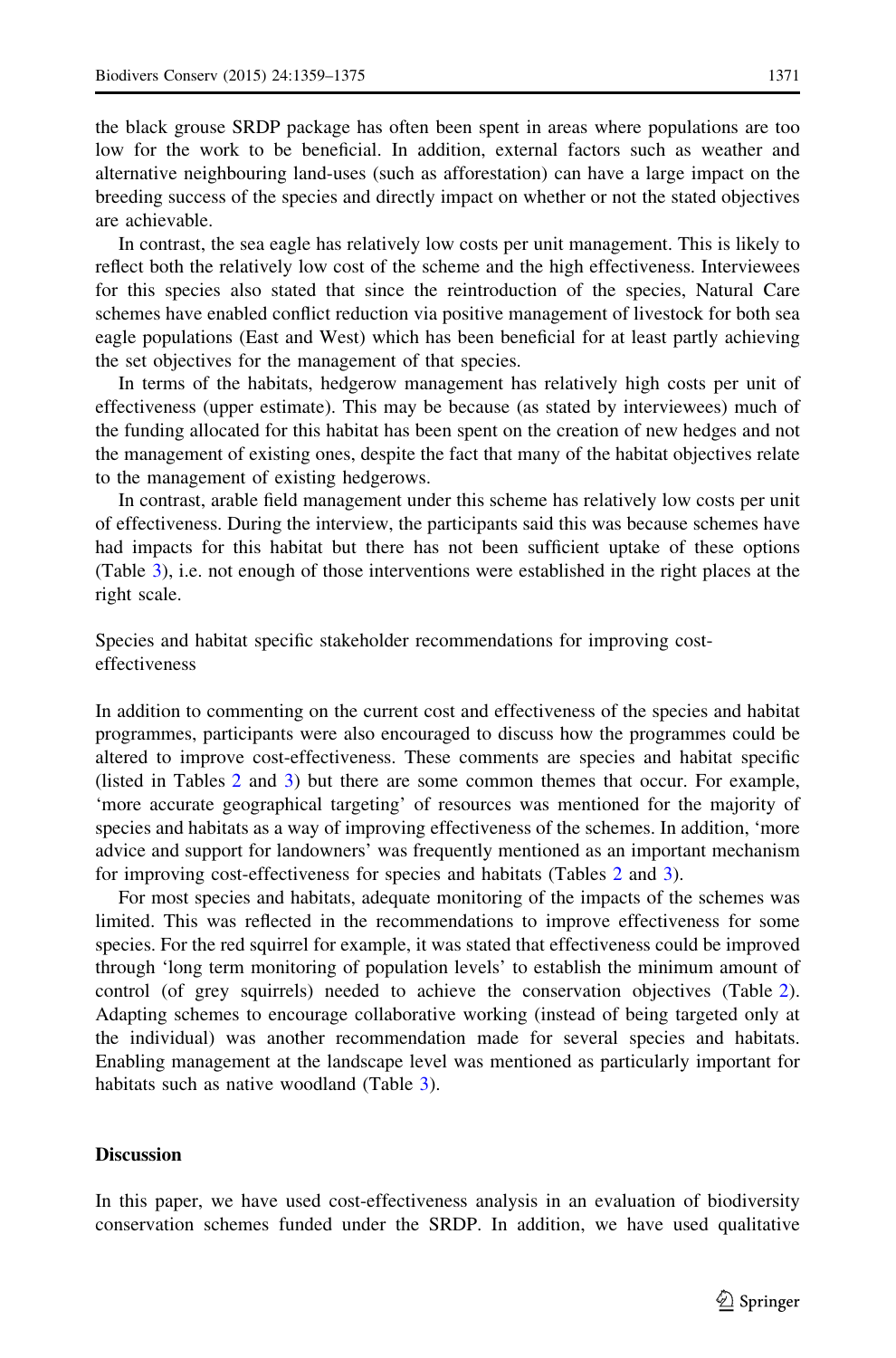information from experts to place these evaluations in a broader context of the other factors affecting these schemes.

Due to differences in the way that objectives have been set, units of effectiveness cannot be standardised and hence, direct comparisons across different species and habitats based on the quantitative results alone need to be interpreted with caution. However, the qualitative data offer additional insight into underlying ecological, socio-economic or political factors that could have influenced success and are important in identifying many species or habitat-specific factors that could be impacting on the cost-effectiveness of the different biodiversity conservation schemes.

Our findings highlight, in particular, a lack of geographical targeting in terms of where the funding might achieve the most conservation benefit, which is likely to be contributing to high costs per unit of effectiveness for certain species and habitats. Another recurrent theme was the need for improved advice on appropriate management and meaningful monitoring programmes linked closely to the objectives which have been set – sentiments that echo findings in other recent studies (e.g. Hart et al. [2011](#page-15-0); Perkins et al. [2011;](#page-16-0) Armsworth et al. [2012](#page-15-0)).

Although conservation schemes within Scotland were used as the focus of the study, the approaches used, interpretations drawn and improvements identified as being required could be applied to the assessment of any regional, national or international biodiversity conservation programmes. We have focused on a selection of species and habitats, but this technique could be applied to other examples if funding expenditure and effectiveness against funding objectives are identifiable. However, we found that obtaining such information is not always straightforward and presents a number of challenges when conducting the cost-effectiveness assessments.

First, the complex inter-connectedness of ecosystems means that identifying a discrete set of relevant funding streams for each species/habitat can be challenging. For the SRDP, information is often freely available on which options are aimed specifically for the species or habitat in question, but their effectiveness may be conditional upon a number of other, less directly relevant but nonetheless supporting interventions. Often such interventions are supporting the management of a number of species or habitats. Hence, for our study, we needed to combine the best available information but also expert advice to identify all of the relevant interventions for each species and habitat. This may not always be possible for other types of funding for other biodiversity conservation programmes and therefore making this type of information transparent and widely available would enhance the feasibility of other future assessments of cost-effectiveness.

Second, even if a set of relevant interventions can be identified, attaching a cost to them is not always straightforward. This partly reflects unexpected difficulties in accessing funding data, but also that funding does not necessarily equate to expenditure (the latter is often less, and lags behind, the former) and that any given intervention may support more than one species or habitat and thus funding needs to be apportioned between them. In this study, this apportionment was further reliant on the perceptions of our survey participants. In most cases, only one participant (per species or habitat) was able to give information relating to the amount spent within the SRDP on conservation for that species or habitat. Although we feel this was the best approach to determining where categories of funding have been targeted, greater availability of where the expenditure has gone for each intervention would enable greater accuracy regarding cost data of these conservation programmes.

We measured effectiveness using expert opinion in relation to stated policy objectives. However, the stated policy objectives vary across individual species and habitats in terms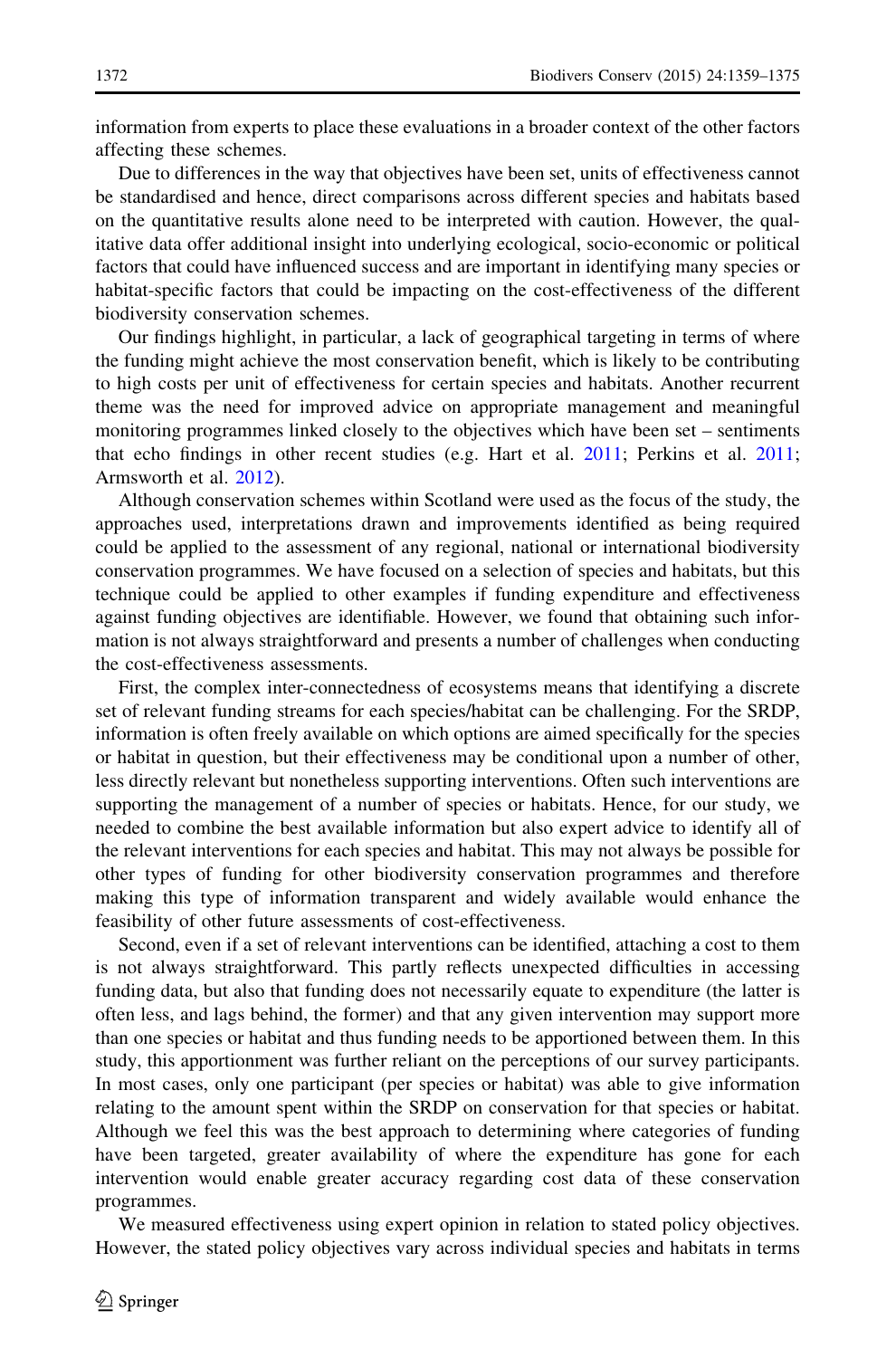of their ambition, clarity and initial conditions. This makes it difficult to compare effectiveness directly across species and habitats. Perceived effectiveness could be due to easily attainable objectives and/or to well designed and implemented schemes. Conversely, objectives might be unrealistic and/or schemes could be poorly designed and implemented. A number of previous studies have highlighted the importance of setting clear objectives and subsequently monitoring progress against those objectives when seeking to assess the cost-effectiveness of biodiversity conservation programmes (e.g. OECD [2010](#page-16-0), [2012\)](#page-16-0).

In addition, although interviewees were selected for their expert knowledge, many of them acknowledged information gaps and limits to the accuracy of their quantitative estimates. This emphasises further the need for routine and repeated monitoring to be set in place, and for this monitoring to be matched with objectives, so that if there is a change (negative or positive) in status, the data are sufficient for it to be detectable. Objectives should be set such that it is possible that data being collected will be able to determine whether it has been met or not. The problems arising from a lack of monitoring and an inability to ascribe outcomes to schemes is not unique to the SRDP and have been noted in similar contexts elsewhere (see for example Hanley et al. [1999](#page-15-0); Welsh Assembly Gov-ernment [2008](#page-16-0); OECD [2012\)](#page-16-0).

Although comprehensive monitoring of baseline and changing conditions can be expensive and attributing observed changes to policy can be difficult, it is possible. For example, in the case of farmland birds, Perkins et al. ([2011\)](#page-16-0) report how bespoke monitoring was used to assess the effectiveness of a specific scheme in Scotland whilst Baker et al. ([2012\)](#page-15-0) use more routinely collected monitoring data to identify spatial variation in scheme impacts across the UK. For more complex schemes involving multiple potential benefits, Mauchline et al. [\(2012\)](#page-15-0) and Pannell et al. [\(2013](#page-16-0)) separately advocate the involvement of scheme participants in not only scheme design but also in undertaking monitoring activities. Failure to establish meaningful baselines or reporting procedures inevitably hampers any subsequent assessment of policy effectiveness and, whilst more could be made of existing data, some additional effort is required.

## **Conclusions**

This work has demonstrated the insights that can be gained into biodiversity conservation programmes through a quantitative analysis of their outcomes relative to investment. Moreover, it has highlighted how additional qualitative information can be used to inform this quantitative analysis, identify existing constraints and propose potential solutions or alternative approaches. An over-reliance on quantitative assessments in isolation for biodiversity conservation assessment can have shortcomings, especially where there are uncertainties in the quality of the data used for calculations. For cost-effectiveness analysis, problems in deriving empirical estimates of effectiveness (and in some cases, cost) mean that cost denominators and effectiveness numerators can be subject to a high degree of uncertainty. Hence, any cost-effectiveness estimate is subject to a number of caveats. There is therefore not only a need to focus on improving the cost-effectiveness of biodiversity programmes—to which the qualitative findings in this study supports many previous studies in its findings and recommendations—but also a need to improve the robustness of cost-effectiveness measures, in terms of better availability and accuracy of baseline data.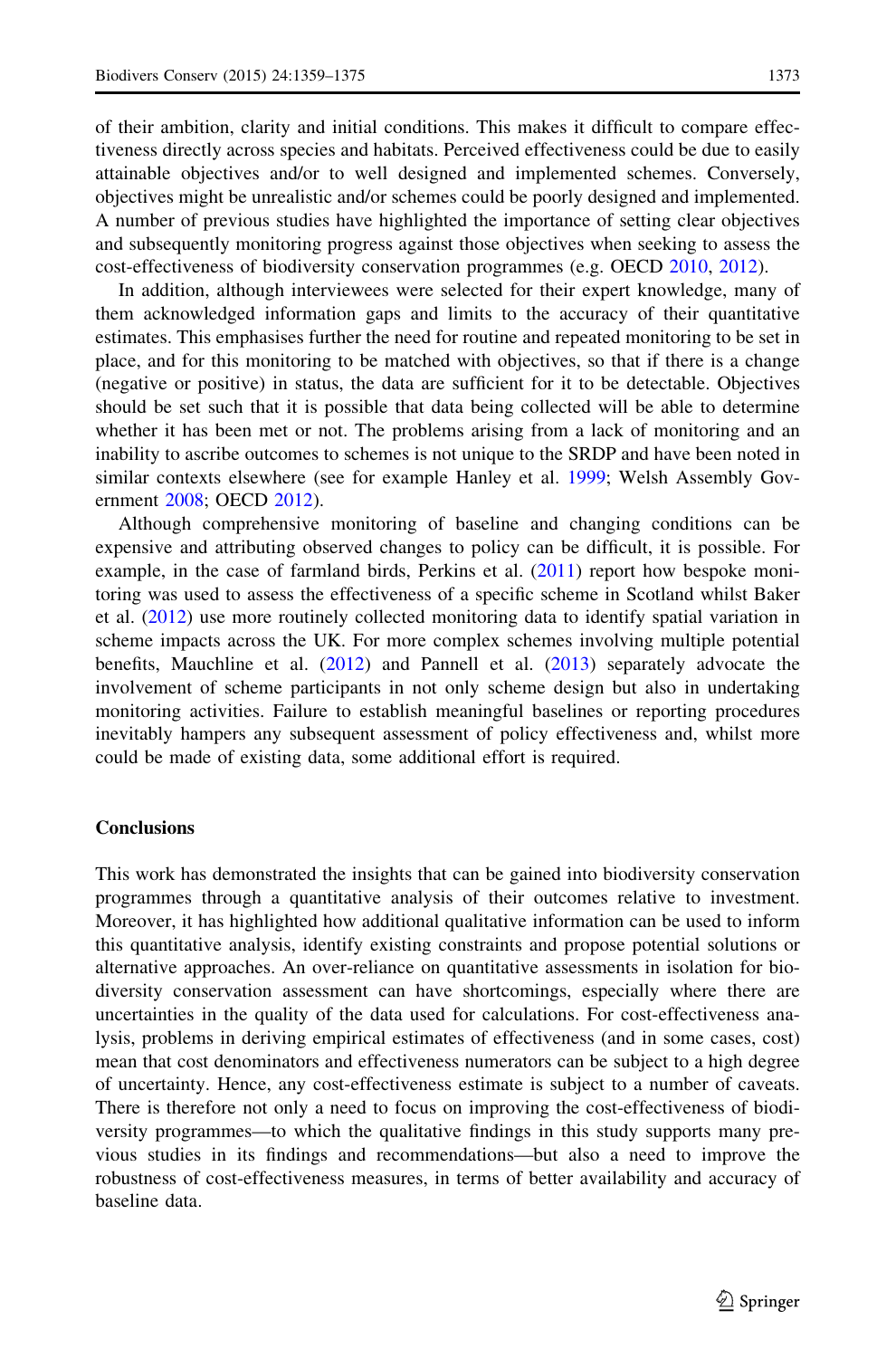<span id="page-15-0"></span>Acknowledgments This work was funded by the Scottish Government. ZA and PCLW are grateful to the Natural Environment Research Council Biodiversity and Ecosystem Service Sustainability (BESS) programme for additional funding (project code: NE/K001620/1). We would like to thank all of the interview participants who provided their valuable data and time.

Open Access This article is distributed under the terms of the Creative Commons Attribution License which permits any use, distribution, and reproduction in any medium, provided the original author(s) and the source are credited.

## **References**

- Armsworth PR, Acs S, Dallimer M, Gaston KJ, Hanley N, Wilson P (2012) The cost of policy simplification in conservation incentive programs. Ecol Lett 15:406–414
- Baker DJ, Freeman SN, Grice PV, Siriwardena GM (2012) Landscape-scale responses of birds to agrienvironment management: a test of the English Environmental Stewardship scheme. J Appl Ecol 49:871–882
- Cao Y, Elliott J, McCracken DI, Rowe K, Whitehead J, Wilson L (2009) Estimating the scale of future environmental land management requirements for the UK. ADAS UK Ltd and Scottish Agricultural College, Report to the UK Land Use Policy Group (LUPG)
- Christie M, Hyde T, Cooper R, Fazey I, Dennis P, Warren J, Colombo S, Hanley N (2011) Economic valuation of the benefits of ecosystem services delivered by the UK Biodiversity Action Plan. Report to Defra, London
- Cullen R (2013) Biodiversity protection prioritisation: a 25-year review. Wildlife Res 40:108–116
- Cullen R, White PCL (2013) Interdisciplinarity in biodiversity project evaluation: a work in progress. Wildlife Res 40:163–168
- Cullen R, Fairburn GA, Hughey KFD (1999) COPY: a new technique for evaluation of biodiversity protection projects. Pac Conserv Biol 5:115–123
- Cullen R, Fairburn GA, Hughey KFD (2001) Measuring the productivity of threatened-species programs. Ecol Econ 39:53–66
- Fairburn GA, Hughey KFD, Cullen R (2004) Cost effectiveness of endangered species management: the kokako (Callaeas cinerea) in New Zealand. New Zeal J Ecol 28:83–91
- Finn JA, Bartolini F, Bourke D, Kurz I, Viaggi C (2009) Ex post environmental evaluation of agrienvironment schemes using experts' judgements and multicriteria analysis. J Environ Plann Man 52:717–737
- Gold MR, Siegel JE, Russell LB, Weinstein MC (eds) (1996) Cost-effectiveness in health and medicine. Oxford University Press, New York
- Haddock J, Tzanopoulos J, Mitchley J, Fraser R (2007) A method for evaluating alternative landscape management scenarios in relation to the biodiversity conservation of habitats. Ecol Econ 61:277–283
- Hanley N, Whitby M, Simpson I (1999) Assessing the success of agri-environmental policy in the UK. Land Use Policy 16:67–80
- Hart K, Baldock D, Tucker G, Allen B, Calatrava J, Black H, Newman S, Baulcomb C, McCracken D, Gantioler S (2011) Costing the environmental needs related to rural land management. Report Prepared for DG Environment, Contract No ENV.F.1/ETU/2010/0019r. Institute for European Environmental Policy, London. [http://cap2020.ieep.eu/2011/7/6/costs-of-delivering-environmental-benefits-through](http://cap2020.ieep.eu/2011/7/6/costs-of-delivering-environmental-benefits-through-agriculture-and-forestry-management)[agriculture-and-forestry-management](http://cap2020.ieep.eu/2011/7/6/costs-of-delivering-environmental-benefits-through-agriculture-and-forestry-management)
- Laycock H, Moran D, Smart J, Raffaelli D, White PCL (2009) Evaluating the cost-effectiveness of conservation: the UK Biodiversity Action Plan. Biol Conserv 142:3120–3127
- Laycock H, Moran D, Smart J, Raffaelli D, White PCL (2011) Evaluating the effectiveness and efficiency of biodiversity conservation spending. Ecol Econ 70:1789–1796
- Laycock H, Moran D, Raffaelli DG, White PCL (2013) Biological and operational determinants of the effectiveness and efficiency of biodiversity conservation programs. Wildlife Res 40:142–152
- Macmillan DC, Harley D, Morrison R (1998) Cost-effectiveness analysis of woodland ecosystem restoration. Ecol Econ 27:313–324
- Mauchline A, Mortimer SR, Park JR, Finn JA, Haysom K, Westbury DB, Purvis G, Louwagie G, Northey G, Primdahl J, Vejre J, Kristensen LS, Teilmann KV, Vesterager JP, Knickel K, Kasperczyk N, Balázs K, Podmaniczky L, Vlahos G, Christopoulos S et al (2012) Environmental evaluation of agri-environment schemes using participatory approaches: experiences of testing the agri-environmental footprint index. Land Use Policy 29:317–328